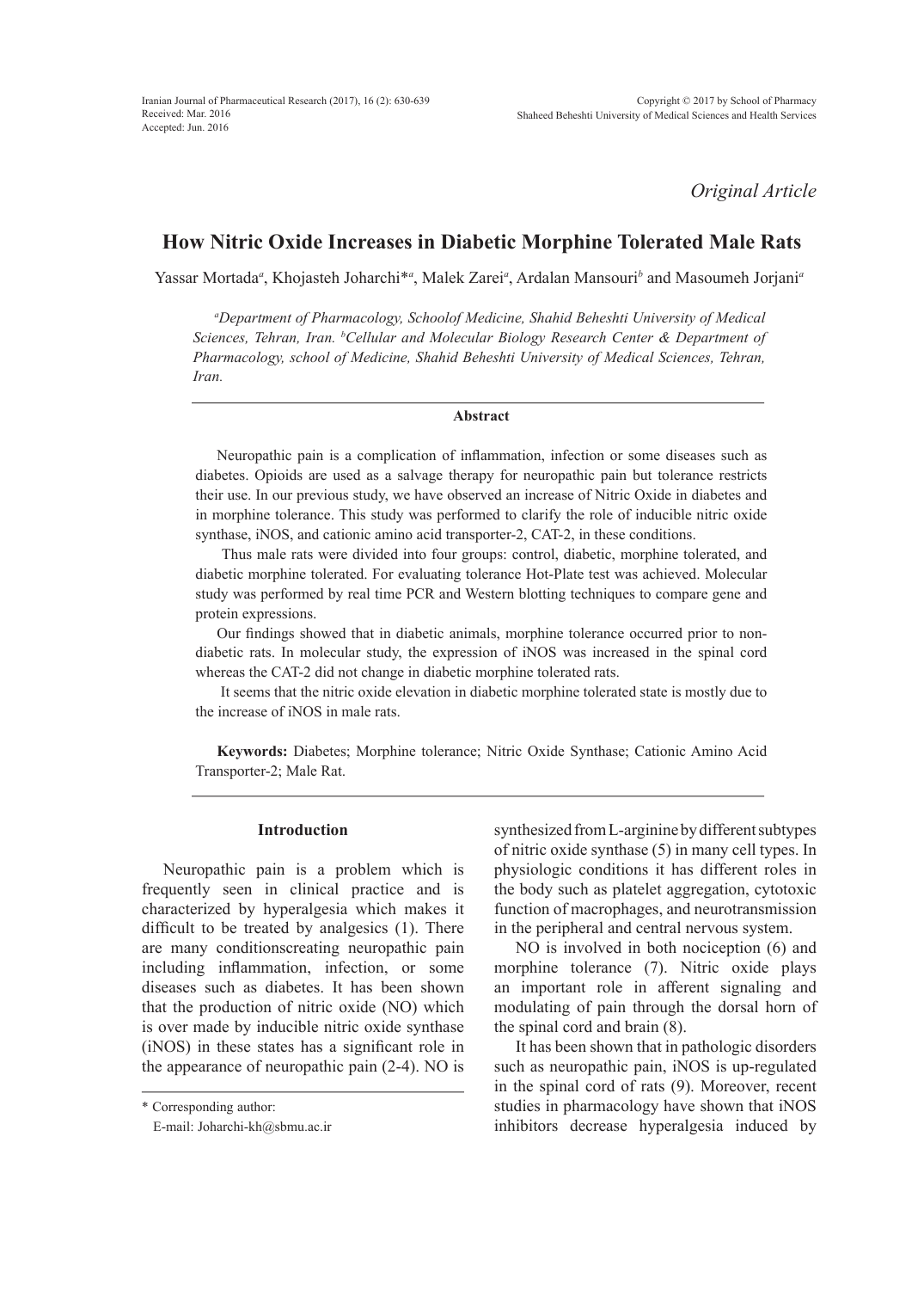spinal injury  $(2, 9, 10)$ .

Morphine exerts analgesia by  $\mu$ -opioid receptors in the spinal cord and also in supra spinals. Nitric oxide plays a role in modulating morphine action on its receptor, which can be helpful to interfere in order to enhance the analgesic effect of morphine and also to minimize the tolerance to its effects (11). It has been reported that chronic administration of morphine increases nitric oxide synthesis in rat spinal cord (12). Another study shows that NOS activity increases in the brain at 48 and 72 h after morphine treatment (13).

It has been recently reported that deletion of the iNOS gene during the induction of inflammation, partially prevents tolerance to the anti-nociceptive effects of morphine and decreases withdrawal symptoms caused by naloxone (14).

Furthermore, it has been reported that hyperglycemia has a role in pain perception and therefore, will change the effect of morphine and causes earlier tolerance to its analgesic affects in diabetic neuropathy, thus morphine has a low analgesic effect in this situation (15-18). On the other hand, the effect of hyperglycemia on pain threshold is conflicting and some other studies showed that effect of morphine increases in induced diabetes (19-24).

One of the mechanisms that is known to be involved in diabetes and morphine tolerance is the overproduction of NO (25). The precursor of NO is L-arginine which is carried from the outside through the cell membranes by cationic amino acid transporters (CATs) (26, 27). Till now 5 subtypes of CATs have been introduced. The most commons are CAT-1 and CAT-2. CAT-1 is expressed constitutively in mammalian cells, while CAT-2 expression is induced during inflammation (28). Some studies show that CAT-1 expression decreases in inflammatory conditions suggesting that it may have a minimal role in arginine uptake in this situation, but CAT-2 has a greater role in L- arginine transport in these states, and the increase in CAT-2 mRNA is harmonious with rises in iNOS mRNA (29).

Further molecular studies are needed adjacent to behavioral studies to clarify the role and the source of nitric oxide in diabetic neuropathy and morphine tolerance.

Thus in this study, we evaluated the expression of iNOS and CAT-2 in the spinal cord and brain of male diabetic rats after morphine tolerance and tried to discover the possible relation between the expression levels of these factors and analgesic effect of morphine in diabetic state.

#### *Materials and methods Animals*

Twenty four male Wistar rats (180–250 g) were used. Animals were housed in a room with ambient temperature of  $22 \pm 2$  °C, a 12-h light/ dark cycle and free access to water and food. They were allowed to habituate to the housing facilities 1 week prior to the behavioral testing. The recommendations and policies of the International Association for the Study of Pain (30) and the Institutional Animal Welfare Law were considered in all procedures of experiment. All study protocols were approved by the internal deputy for animal research and the respective local government committee which is advised by an independent ethics committee in our faculty.

The animals were divided into four groups: control, diabetic, morphine tolerated, and diabetic morphine tolerated. Each group was containing 6 rats which were used only once.

#### *Drug preparation*

Morphine sulfate, Alloxan and Naloxone (Sigma, U.S.A.), all were dissolved in distilled water. Morphine and Naloxone were injected intraperitoneally (IP), and Alloxan was administered via subcutaneous (SC) route under the skull′s skin between the ears.

## *Induction of experimental diabetes*

The diabetes was induced by a single injection of Alloxan (100 mg/Kg, SC). 72 h after Alloxan administration, the urinary glucose level was measured colorimetrically using a tape-test. Animals with serum glucose levels higher than 300 mg/dL were considered as the diabetic rats and below this level were omitted.

## *Induction of tolerance*

For the induction of tolerance in rats, repeated doses of morphine sulfate (10 mg/Kg, IP) were administered once daily for 7 consecutive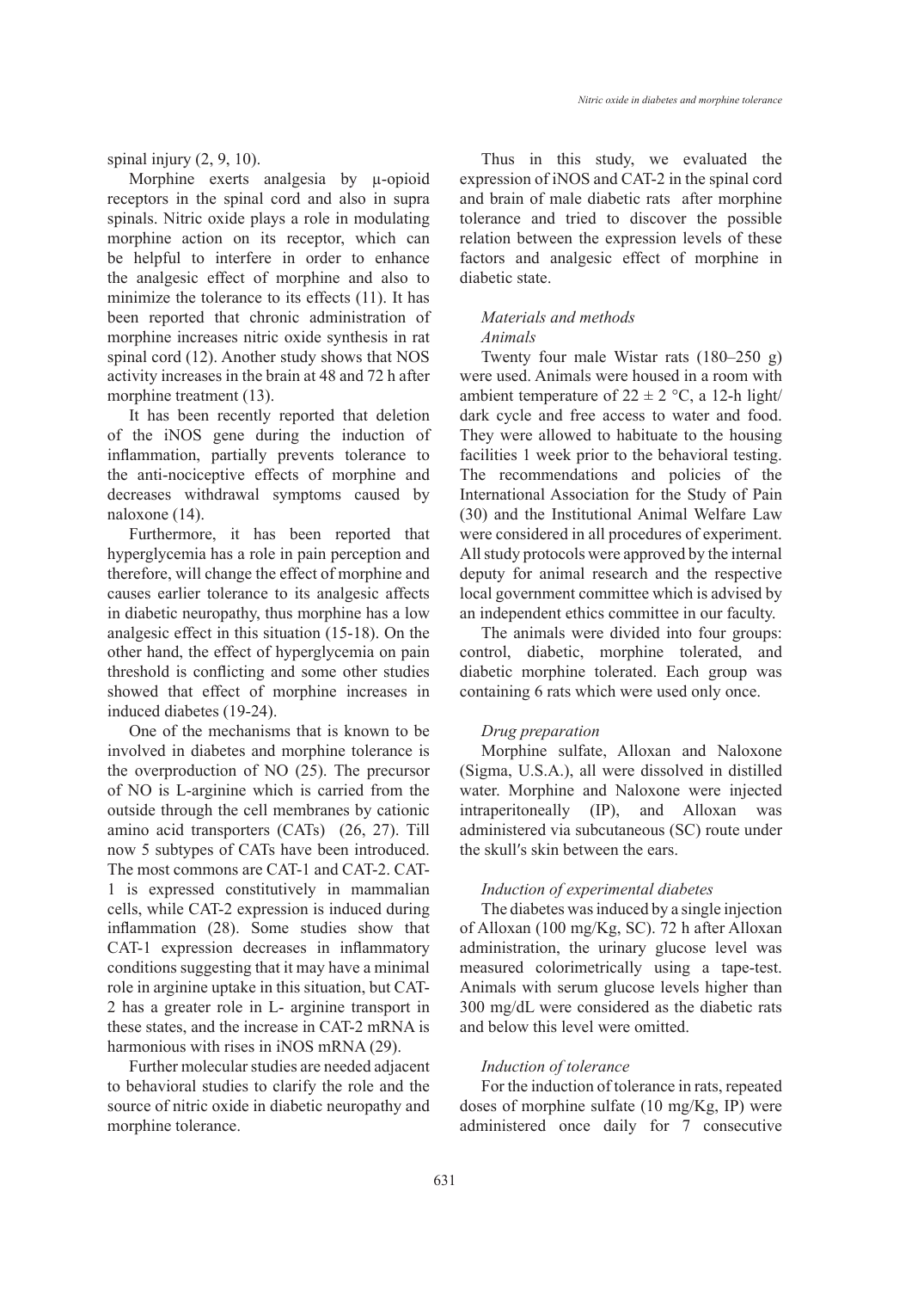days. To assess the tolerance to morphine antinociception effect, the Hot-Plate test was used and after the occurrence of tolerance ,for confirmation, the withdrawal signs (jumping, chewing, urine and feces) were recorded for ten minutes in morphine tolerated animals by the use of Naloxone (2 mg/Kg IP) which was injected thirty minutes after the last morphine dose.

#### *Nociceptive testing*

The nociceptive threshold was measured by hot-plate test. Animals were placed on the hot plate (55  $\pm$  0.5 °C) and Paw Withdrawal Latency (PWL) was recorded according to the procedure described by Eddy and Leimback in 1953 (31). The reaction time measured was either hind paw licking or the plate jumping off. The cut-off point imposed was 60 s to avoid tissue damage (32), and paw edema or redness with repeated testing was not observed. Baseline latency was determined first, and the morphine analgesia was evaluated 30 minutes after the injection of the drug every other day.

## *The Control Group*

The distilled water as the vehicle of Alloxan was injected once SC in rats of control group and also IP every day as the vehicle of morphine. The nociceptive testing was also evaluated in the same manner in this group.

## *Tissue isolation*

Three rats were randomly selected in each group and after CO<sub>2</sub> inhalation were sacrificed. Afterwards, the spinal cord and brain were isolated and stored at -80 ºC for further molecular study.

## *RNA isolation*

For RNA extraction, the RNX plus (Sinaclon), chloroform (Merck), isopropanol (Merck) and TE buffer (10 mM Tris, pH 8.0 with HCl, 1 mM EDTA) were used throughout the Sinaclon protocol. The integrity and quality of RNA samples were assessed by spectrophotometry and horizontal electrophoresis.

### *Real-time PCR analysis*

Reverse transcription was carried out using M-MuLV reverse transcriptase (Thermoscientific) from 1 µg of total RNA, according to the manufacturer's protocol. Quantitative real-time PCR was performed to determine the expression of iNOS and CAT-2 with SYBR Green PCR master mix (Applied Biosystems, Foster City, CA, USA) using an Applied Biosystems step one instrument. Relative mRNA levels were calculated using the comparative CT method as described by the manufacturer (Applied Biosystems, Foster City, CA, USA). The house-keeping gene GAPDH was used as an internal control for normalization. The Primer sequences used for quantitative realtime PCR are listed in Table 1.

Real time was performed after cDNA synthesis by RT-PCR technique, and then the results were checked by western blotting method.

## *Western blotting*

Western blotting technique was used for evaluating the expression of proteins of interest in experimental groups and control group following sample extraction and SDS-PAGE. Spinal cord and brain tissue samples were lysed in RIPA buffer (150 mM NaCl, %1 NP-40, 50 mM Tris pH = 8.0, %1 SDS, %0.5 sodium deoxycholate, 1mM EDTA and protease inhibitor cocktail) and centrifuged at 12,000 rpm at 4 ºC for 20 min. SDS sample buffer was added to aliquots of tissue extracts. Samples were placed in a water bath at 100 °C for 5 min. Proteins were separated by 12% SDS-PAGE. Proteins were transferred to the blot. Blots were incubated with specific primary polyclonal rabbit antibodies against iNOS (1:500 dilution) (Santa Cruz) and GAPDH (cell signaling), and primary polyclonal goat antibodies against CAT-2 (Santa Cruz) in TBS-T for 18h. Then, the blot was incubated with secondary anti-rabbit and anti-goat (1:500 dilution) (Santa Cruz) in TBS-T for 90 min separately. The iNOS and CAT-2 immune-reactive proteins were detected with advanced chemiluminescence (Enhanced Chemiluminescence, Amersham Biosciences) and exposed to a film. An image analysis system (Image j, version 1.46r) was used to measure the signal intensity of the blots.

## *Statistical analysis*

All experiments were performed in triplicates,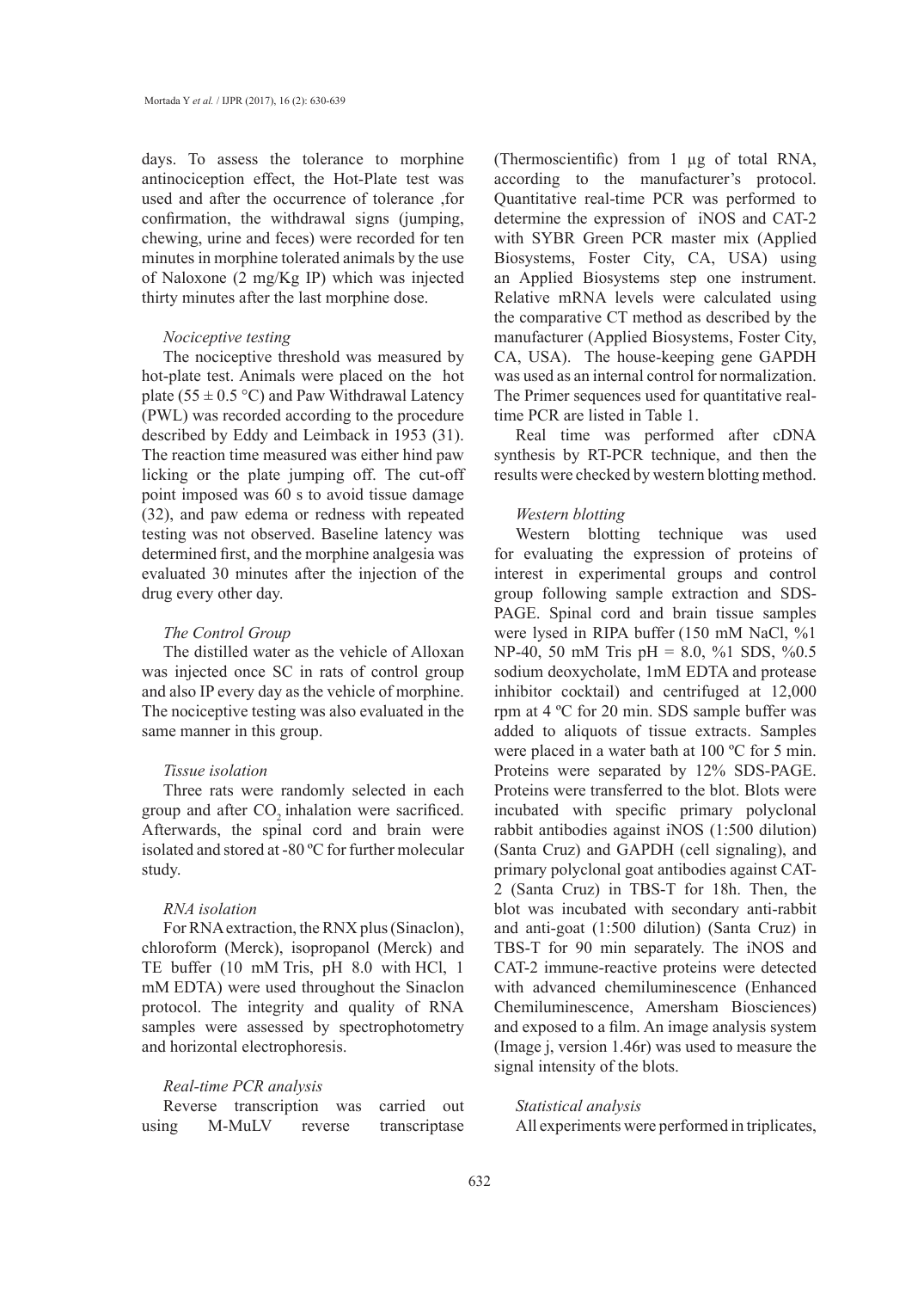

**Figure 1**. **Effect of experimental diabetes on pain threshold in rats**. The latency time at different days in control and diabetic groups was assessed. Single dose of Alloxan (100 mg/ Kg, SC) was used. Data are expressed as means  $\pm$  S.E.M. of 6 rats in each group. \*\*\*P < 0.001 indicates significant difference between diabetic and control group.

and the results were expressed as mean ± standard error of means (SEM). Statistical analyses were performed by "SPSS 18" using one-way ANOVA, followed by Tukey's posttest.  $P < 0.05$ was considered to be statistically significant.

#### **Results**

## Effect of experimental diabetes on morphine *analgesia and tolerance*

The results obtained from the hot-plate test has shown that in the first day of diabetes, the pain threshold in the diabetic group significantly increased compared to the control group, while on the other days of the experiment, there was



**Figure2.** Morphine antinociception and tolerance in rats. The latency time at different days in morphine and control groups was investigated. Morphine sulfate (10 mg/Kg, I.P.) was injected. Data are expressed as means ± S.E.M. \*\*\*P < 0.001, \*\*P < 0.01, \*P<0.05 indicate significant difference between morphine and control group.

not any significant difference between diabetic and control group (Figure 1). On the other hand, repeated administration of morphine showed that latency time in the morphine group increased significantly in comparison to the control group and also to the baseline, on days 1, 3, and 5 but not on day 7 (Figure 2). Whereas daily injection of morphine to the diabetic morphine tolerated group increased pain threshold significantly on days 1 and 3 in comparison to the control group and baseline and this effect was not seen in the other days of the study (Figure 3).

Therefore, tolerance to morphine in the diabetic morphine tolerated group was occurred earlier than the non-diabetic group (on day 5



**Figure 3.** Effect of experimental diabetes on morphine antinociception and tolerance in rats. Pain threshold at several days in diabetic morphine and control group was measured. Morphine sulfate (10 mg/Kg, I.P.) was used. Data are expressed as means  $\pm$  S.E.M. \*\*\*P < 0.0001 indicates significant difference between control and diabetic morphine groups.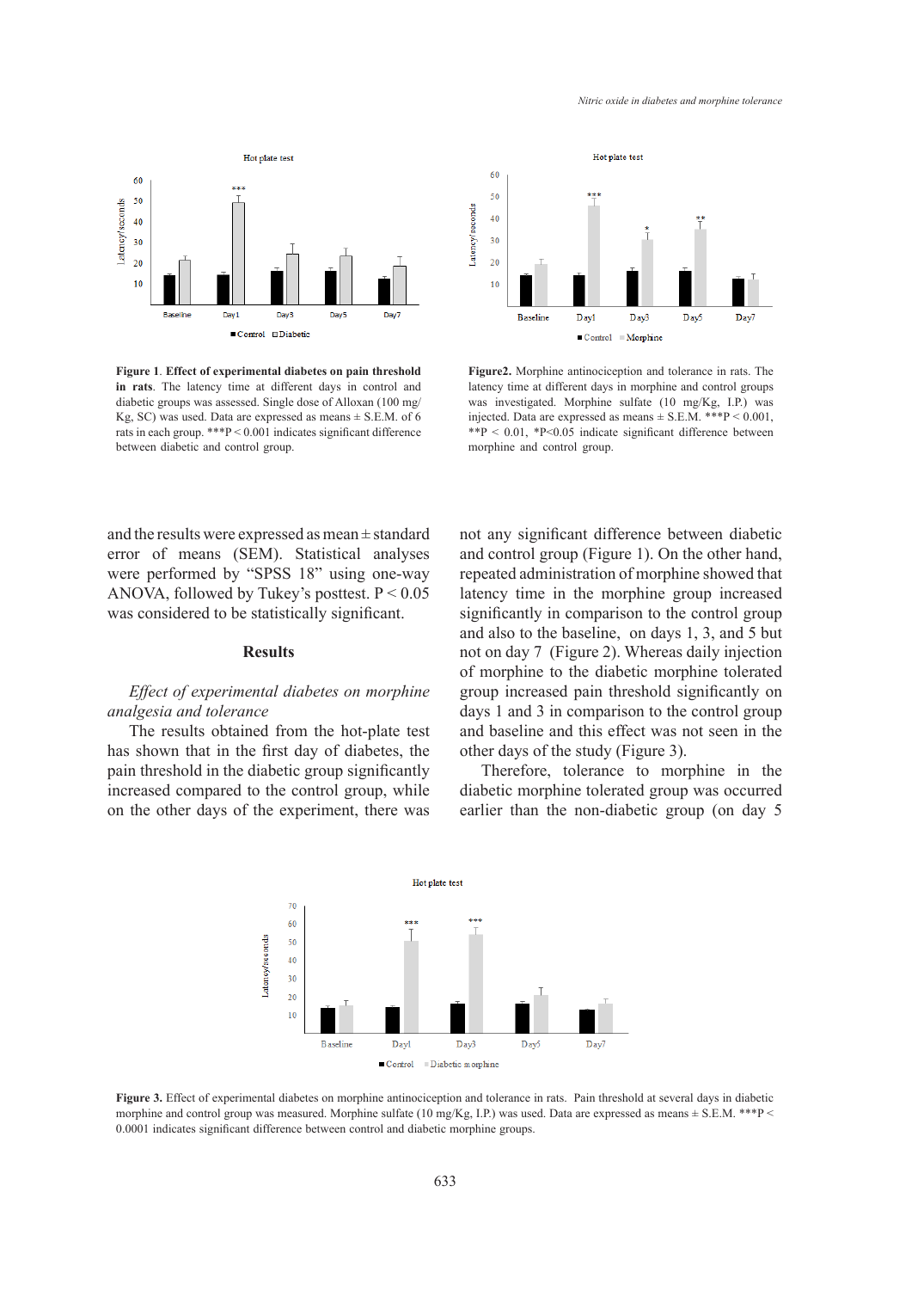

morphine and diabetic morphine groups. 0.0001, \*\*P < 0.01 indicate significant difference between **Figure 4.** Comparison of pain threshold between morphine and diabetic morphine groups. Morphine sulfate (10 mg/Kg, I.P.) was used. Data are expressed as means ± S.E.M. \*\*\*P <

versus day 7) as shown in Figure 2 and 3.

In figure four we can see that the pain threshold in diabetic morphine tolerated group is significantly increased on day 3 but decreased on day 5 compared to non-diabetic morphine tolerated animals (Figure 4).

After the establishment of tolerance in morphine tolerated groups (day 7) Naloxone induced withdrawal signs in the diabetic morphine tolerated group was significantly decreased compared to the non-diabetic morphine tolerated group (Figure 5).

*Effects of experimental diabetes and morphine tolerance on CAT-2 and iNOS expression* 



**Figure 6.** CAT-2 and iNOS gene expression. Comparison of CAT-2 and iNOS gene expression between control and morphine tolerated groups in brain and spinal cord. Data are expressed as means ± S.E.M.



Figure 5. Effect of experimental diabetes on naloxoneprecipitated withdrawal signs in morphine tolerated rats. Morphine sulfate (10mg/Kg, IP) and naloxone (2 mg/Kg IP, single dose) were injected. Data are expressed as means ± S.E.M.  ${}^{*}P$  < 0.05,  ${}^{*}P$  < 0.01,  ${}^{*}{}^{*}P$  < 0.001 indicate significant difference between diabetic and nondiabetic groups.

In the molecular part of the study, the real time PCR data showed that there were no significant differences in CAT-2 and iNOS gene expressions between morphine tolerated and control groups in the brain and spinal cord tissues (Figure 6). Likewise, this comparison between diabetic and control groups showed no significant differences (Figure 7).

However, iNOS gene expression in the spinal cord tissues increased in the diabetic morphine tolerated rats compared to all other groups (Figure 8, 9).

In the melting curves of CAT-2 (Figure 10), iNOS (Figure 11) and also the house-keeping gene, GAPDH (Figure 12) only one major peak



**Figure 7.** CAT-2 and iNOS gene expression. Comparison of CAT-2 and iNOS gene expression between control and diabetic groups in brain and spinal cord. Data are expressed as means  $\pm$  S.E.M.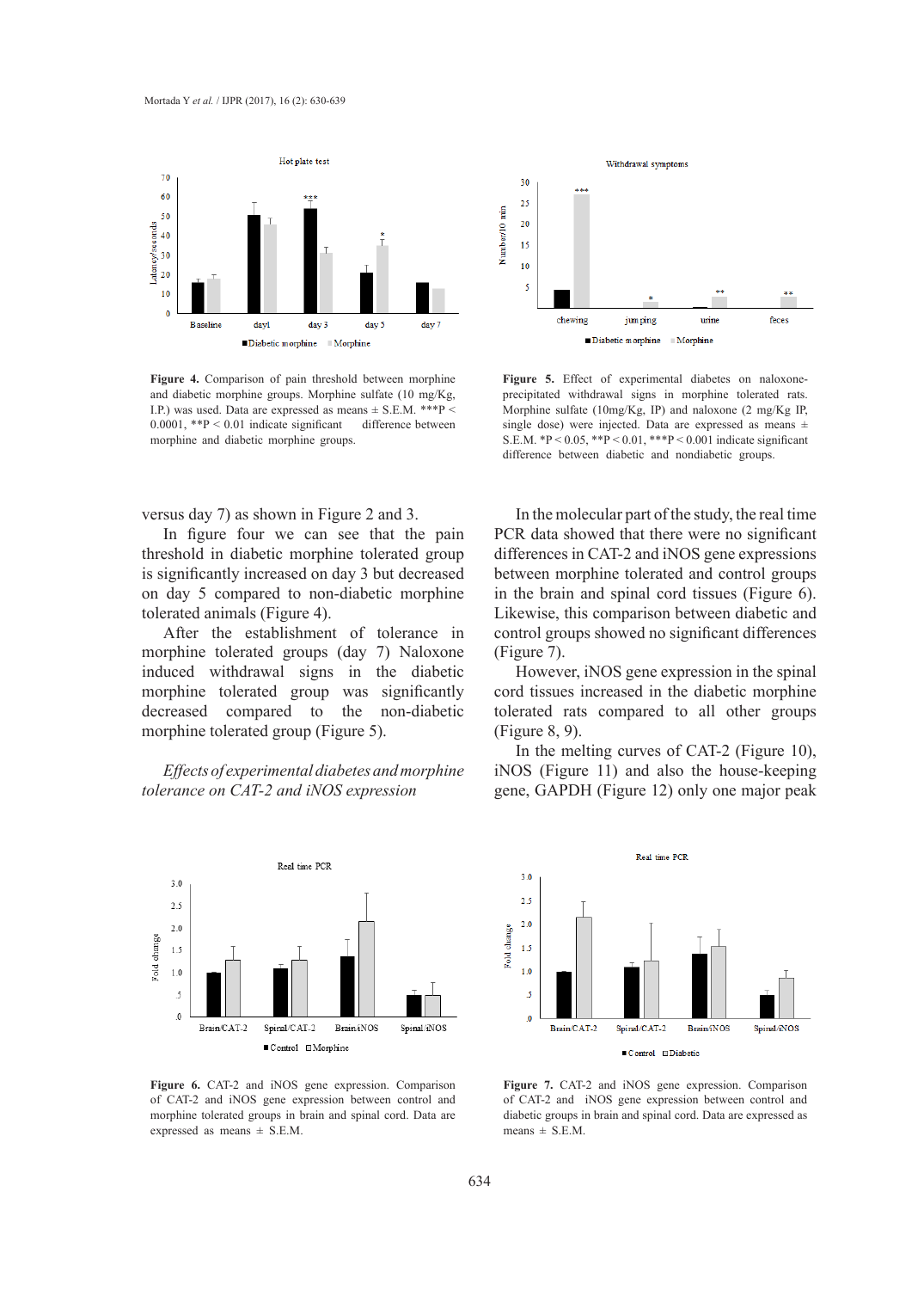

**Figure 8.** CAT-2 and iNOS gene expression. Comparison of CAT-2 and iNOS gene expression between control and diabetic morphine groups in spinal cord and brain. Data are expressed as means  $\pm$  S.E.M. \*P < 0.05 indicates significant increase in diabetic morphine group compared to the control group.

is seen which means that our samples are pure.

In completing the study, iNOS protein was not detected by western blotting while GAPDH protein was clearly seen (Figure13).

#### **Discussion**

Our study showed that there was a significant increase in PWL in diabetic rats compared to control group. Our data also indicated that tolerance to morphine in the diabetic group was occurred prior to the non-diabetic group. On the other hand, withdrawal symptoms in diabetic rats were significantly less than that in nondiabetic animals.

Similarly Leedom and Raz showed an increase





**Figure 9.** iNOS gene expression in the spinal cord. Comparison of iNOS gene expression between Control, Diabetic, Morphine and Diabetic morphine groups. Data are expressed as means  $\pm$  S.E.M. \*P < 0.05, indicates Significant increase in diabetic morphine group compared to the other groups.

in pain threshold in early diabetic state and they concluded that it may be due to the increase in compensatory secretion of endogenous opioid peptides such as β-endorphin (18, 19).

Joharchi and Jorjani in 2007 observed that analgesia, or increase in hot plate latency time, is significantly higher in diabetic rats compared to non-diabetic group in single dose administration of morphine sulfate, but tolerance to morphine analgesia in diabetic group is more than non diabetic animals in acute pain. (25). Similarly, some other studies revealed that acute hyperglycemia significantly decreases the hot plate latency time in diabetic rats in comparison to control non-diabetic animals (17, 33).

This study also showed that there was no



**Figure 10.** Melting curve of CAT-2. **Figure 11.** Melting curve of iNOS.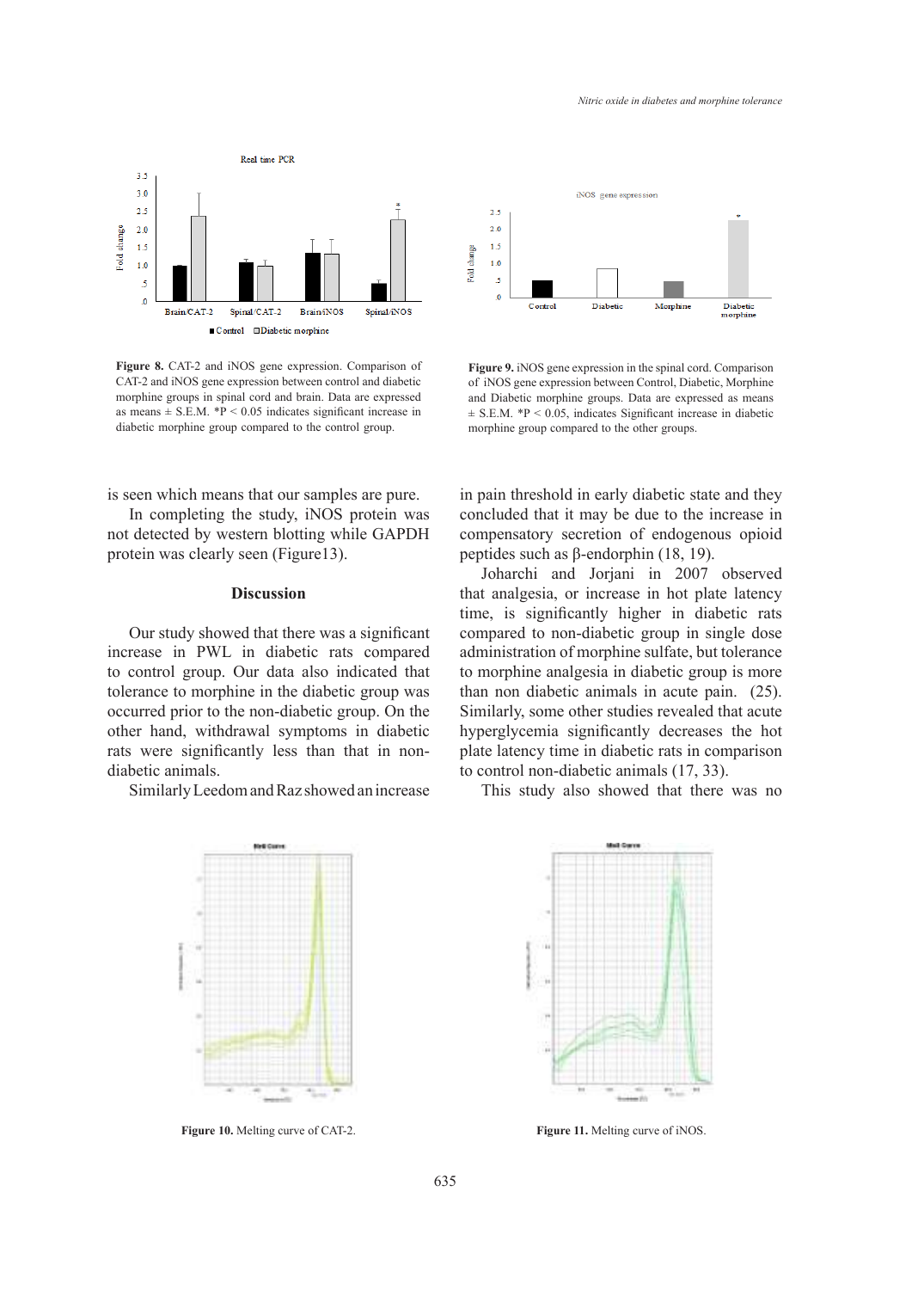

**Figure 12.** Melting curve of GAPDH gene.

significant difference between diabetic and control groups during the last days of our experiment which is identical to our previous study (25) and to the study of Morley *et al.*(17)

After tolerance to morphine, our results showed that in the first days of diabetes, morphine could increase nociception threshold but decreased during the last days of the experiment which is in consistent to the previous studies indicating that the potency of morphine is decreased in the diabetic state (18-20, 23).

the tolerance to morphine as seen in the last days However, in our previous study, the antinociceptive effect of morphine decreased significantly compared to the non-diabetic state in chronic treatment (34). Decreasing in the morphine effect in chronic state may be due to of this study.

Figure rats. It seems that diabetes has an after repeated injection of morphine (44).<br> **Frole in morphine tolerance and also in** Considering previous studies and also On the other hand, in our study, tolerance to morphine occurred in diabetic animals prior to non-diabetic rats. It seems that diabetes has an important role in morphine tolerance and also in pain perception.

We also found that diabetes can significantly decrease withdrawal symptoms caused by morphine deprivation. This phenomenon may be due to the lower effect of morphine in diabetes and hyperglycemia. It has been also shown in our other study that withdrawal syndrome significantly decreases in diabetic rats (34). Kamei and Ohsawa reported that the central noradrenergic system may be responsible for the change in behavior of diabetic rats with withdrawal syndrome (35). Another study has also shown that hyperglycemia suppresses morphine withdrawal symptoms (36).

In our molecular study, we have found that in spinal cord tissues, expression of iNOS gene was significantly increased in diabetic morphine tolerated rats compared to diabetic group and also compared to non-diabetic morphine tolerated animals. But there was no significant difference between diabetic, morphine tolerated, and control groups. Many mechanisms are involved in morphine tolerance and neuropathic pain (37).

As we have suggested previously one of these mechanisms may be the involvement of Nitric Oxide (25). NO has a significant role in nociception, inflammation, neuropathic pain, and morphine tolerance (11, 12, 38-42). It has been shown that pretreatment with iNOS inhibitor decreases the development of morphine tolerance and dependence in mice (43). We have shown that there is an increase in urinary nitrite concentration in diabetic state and also in morphine tolerance which suggests that the increase of morphine tolerance in diabetic rats may be due to a rise in nitric oxide (25). Another study in 2013 showed that iNOS mRNA expression is increased in mice brain after repeated injection of morphine (44).

and discounts we can conclude that morphine and expressed as means  $\frac{1}{\sqrt{1-\frac{1}{n}}}\cos\theta$  was used. Data are expressed as  $\frac{1}{\sqrt{1-\frac{1}{n}}}\cos\theta$ 



Figure 13. GAPDH expression, iNOS bands were not detected. **Figure 30.** One Die expression, and o banks were not detected.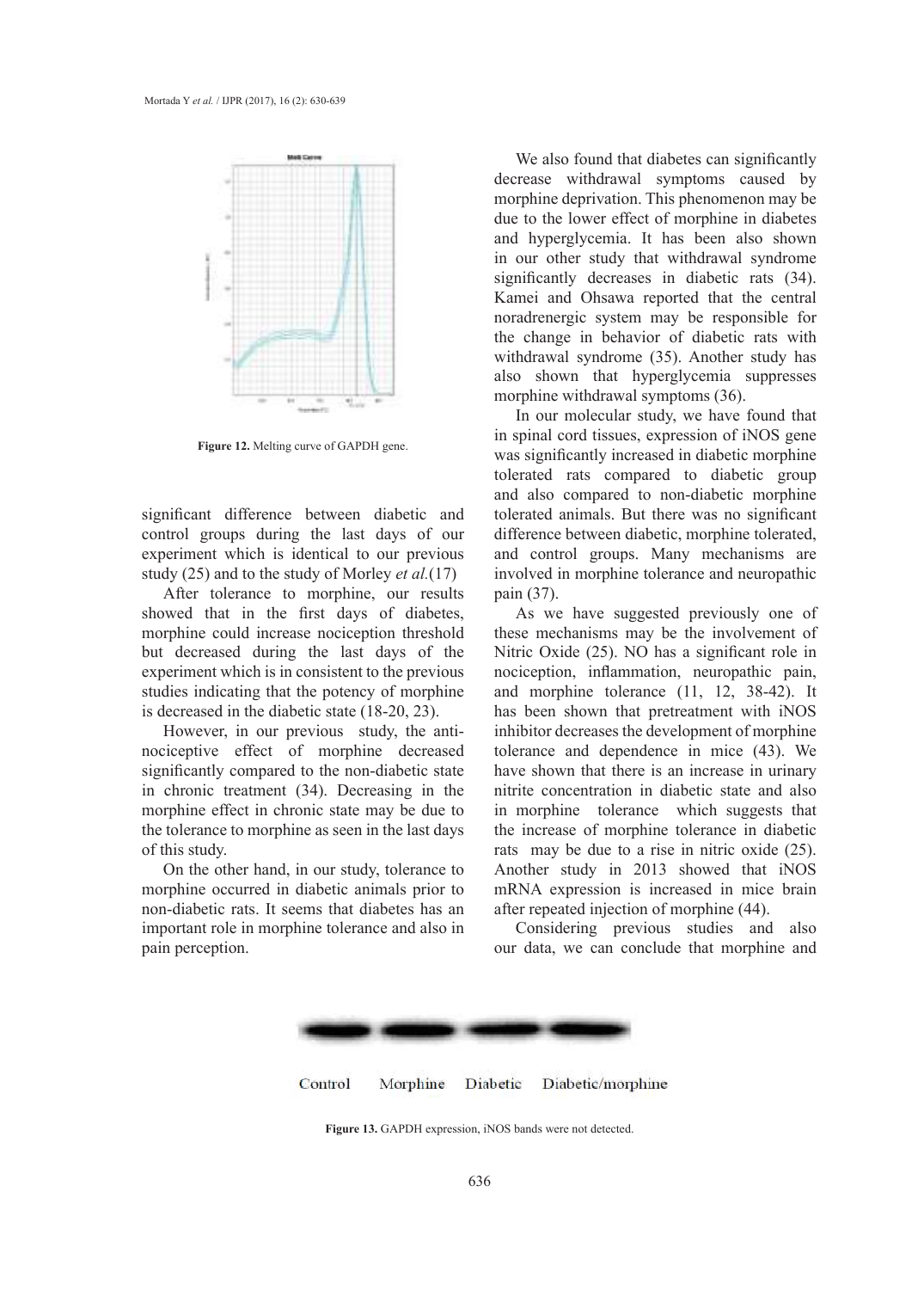diabetes together enhance nitric oxide synthesis and this issue may be due to a significant increase in expression of iNOS in the spinal cord level, while supraspinal is not affected. It seems that, there may be a crosstalk between these two processes, the morphine tolerance and the diabetes, in elevating the amount of NO in spinal cord via the elevation of iNOS.

Our study on the expression of CAT-2 showed that there was no significant difference in expression of this transporter between any experimental groups. This finding may indicate that this transporter has no role in morphine tolerance and diabetes. Moreover, there are no enough reports about the role of CAT-2 expression in these processes. Based on the above mentioned rationale, it is probable that transporters may have no role in increasing the nitric oxide, but it seems that the iNOS plays a main role in the spinal cord in this regard. Thus, more comprehensive studies are needed to clarify the exact mechanisms.

The other conflicting result that we have obtained is that iNOS genes are not translated into proteins in any group, or we could not detect it by western blot technique. This means that longer studies may be needed in order to establish a chronic state and protein synthesis.

## **Conclusion**

It seems that increase of nitric oxide in diabetes and also in morphine tolerance may be due to the increase in expression of induced nitric oxide synthase in the spinal cord of male rats.

*Conflict of interests* There is no conflict of interests.

#### **Acknowledgments**

This study was granted by the vice-chancellor in research affairs of Shahid Beheshti University of Medical Sciences, based on the thesis of Dr. Yassar Mortada, Ph.D student of Pharmacology, under supervision of Dr. Khojasteh Joharchi, assistant professor, department of pharmacology, school of Medicine, Shahid Beheshti University of Medical Sciences, Tehran, Iran.

#### **References**

- Watkins LR and Maier SF. Glia: a novel drug discovery (1) target for clinical pain*. Nat. Rev. Drug Discov*. (2003) 2: 973-85.
- LaBuda CJ, Koblish M, Tuthill P, Dolle RE and (2) Little PJ. Antinociceptive activity of the selective iNOS inhibitor AR-C102222 in rodent models of inflammatory, neuropathic and post-operative pain*. Eur. J. Pain*. (2006) 10: 505-.
- (3) Meller S, Pechman P, Gebhart G and Maves T. Nitric oxide mediates the thermal hyperalgesia produced in a model of neuropathic pain in the rat*. Neurosci*. (1992) 50: 7-10.
- (4) Schmidtko A, Gao W, König P, Heine S, Motterlini R, Ruth P, Schlossmann J, Koesling D, Niederberger E and Tegeder I. cGMP produced by NO-sensitive guanylyl cyclase essentially contributes to inflammatory and neuropathic pain by using targets different from cGMP-dependent protein kinase I*. J. Neurosci*. (2008) 28: 8568-76.
- Palmer RM, Ashton D and Moncada S. Vascular (5) endothelial cells synthesize nitric oxide from L-arginine*. Nature*. (1988) 333: 664-6.
- Tanabe M, Nagatani Y, Saitoh K, Takasu K and Ono H. (6) Pharmacological assessments of nitric oxide synthase isoforms and downstream diversity of NO signaling in the maintenance of thermal and mechanical hypersensitivity after peripheral nerve injury in mice*. Neuropharmacology*. (2009) 56: 702-8.
- Liu W, Wang C-H, Cui Y, Mo L-Q, Zhi J-L, Sun S-N, (7) Wang Y-L, Yu H-M, Zhao C-M and Feng J-Q. Inhibition of neuronal nitric oxide synthase antagonizes morphine antinociceptive tolerance by decreasing activation of p38 MAPK in the spinal microglia*. Neurosci. Lett*. (2006) 410: 174-7.
- Zochodne D and Levy D. Nitric oxide in damage, (8) disease and repair of the peripheral nervous system*. Cell Mol. Bio. (Noisy-le-Grand, France)*. (2005) 51: 255-67.
- De Alba J, Clayton NM, Collins SD, Colthup P, (9) Chessell I and Knowles RG. GW274150, a novel and highly selective inhibitor of the inducible isoform of nitric oxide synthase (iNOS), shows analgesic effects in rat models of inflammatory and neuropathic pain*. Pain*. (2006) 120: 170-81.
- (10) Guan Y, Yaster M, Raja SN and Tao Y-X. Genetic knockout and pharmacologic inhibition of neuronal nitric oxide synthase attenuate nerve injury-induced mechanical hypersensitivity in mice*. Mol. Pain*. (2007) 3: 29.
- $(11)$  Toda N, Kishioka S, Hatano Y and Toda H. Modulation of opioid actions by nitric oxide signaling*. Anesthesiology*. (2009) 110: 166-81--81.
- Machelska H, Ziólkowska B, Mika J, Przewlocka (12) B and Przewlocki R. Chronic morphine increases biosynthesis of nitric oxide synthase in the rat spinal cord*. Neuroreport*. (1997) 8: 2743-7.
- (13) Kumar S and Bhargava HN. Time course of the changes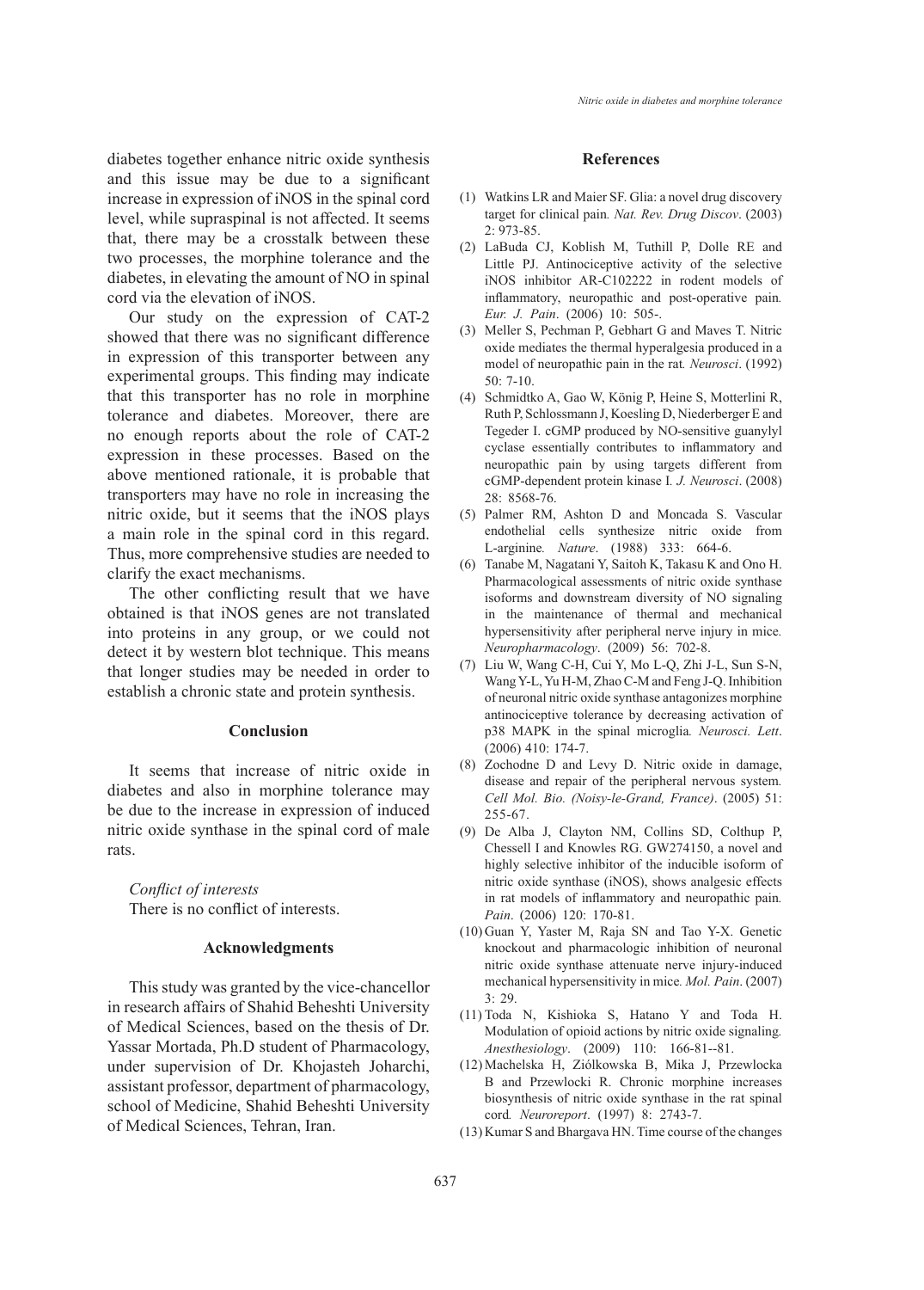in central nitric oxide synthase activity following chronic treatment with morphine in the mouse: reversal by naltrexone*. Gen. Pharmacol*. (1997) 29: 223-7.

- (14) Romero A, Hernández L, García-Nogales P and Puig MM. Deletion of the inducible nitric oxide synthase gene reduces peripheral morphine tolerance in a mouse model of chronic inflammation*. Fundam. Clin . Pharmacol*. (2010) 24: 317-23.
- (15) Simon GS and Dewey WL. Narcotics and diabetes. I. The effects of streptozotocin-induced diabetes on the antinociceptive potency of morphine*. J. Pharmacol . Exp. Ther*. (1981) 218: 318-23.
- $(16)$  Simon GS, Borzelleca J and Dewey WL. Narcotics and diabetes. II. Streptozotocin-induced diabetes selectively alters the potency of certain narcotic analgesics. Mechanism of diabetes: morphine interaction*. J. Pharmacol. Exp. Ther.* (1981) 218: 324- 9.
- Morley GK, Mooradian AD, Levine AS and Morley JE. (17) Mechanism of pain in diabetic peripheral neuropathy: effect of glucose on pain perception in humans*. Am. J . Med*. (1984) 77: 79-82.
- LJ and Meehan WP. The psychoneuroendocrinology of diabetes mellitus in rodents*. Psychoneuroendocrinology*. (1989) 14: 275- 94. (18) Leedom
- $(19)$  Raz I, Hasdai D, Seltzer Z and Melmed RN. Effect of hyperglycemia on pain perception and on efficacy of morphine analgesia in rats*.Diabetes*. (1988) 37: 1253-9.
- (20) Kamei J, Ohhashi Y, Aoki T, Kawasima N and Kasuya Y. Streptozotocin-induced diabetes selectively alters the potency of analgesia produced by μ-opioid agonists, but not by δ-and κ-opioid agonists*. Brain Res*. (1992) 571: 199-203.
- (21) Kamei J, Kawashima N and Kasuya Y. Paradoxical analgesia produced by naloxone in diabetic mice is attributable to supersensitivity of δ-opioid receptors*. Brain Res*. (1992) 592: 101-5.
- (22) Kamei J, Kawashima N and Kasuya Y. Serum glucose level-dependent and independent modulation of μ-opioid agonist-mediated analgesia in diabetic mice*. Life Sci*. (1993) 52: 53-60.
- (23) Sood V, Sharma A and Singh M. Role of  $K \sim A \sim T \sim P$ channels in reduced antinociceptive effect of morphine in streptozotocin-induced diabetic mice*. Indian J. Exp . Biol*. (2000) 38: 447-51.
- (24) Gullapalli S, Gurumoorthy K, Kaul CL and Ramarao P. Role of L-type Ca 2+ channels in attenuated morphine antinociception in streptozotocin-diabetic rats*. Eur. J . Pharmacol*. (2002) 435: 187-94.
- $(25)$  Joharchi K and Jorjani M. The role of nitric oxide in diabetes-induced changes of morphine tolerance in rats*. Eur. J. Pharmacol*. (2007) 570: 66-71.
- White MF. The transport of cationic amino acids across (26) the plasma membrane of mammalian cells*. Biochim . Biophys. Acta*. (1985) 822: 355-74.
- (27) Nicholson B, Manner CK, Kleeman J and MacLeod CL. Sustained nitric oxide production in macrophages requires the arginine transporter CAT2*. J. Biol. Chem*.

(2001) 276: 15881-5.

- (28) Kawahara K, Gotoh T, Oyadomari S, Kajizono M, Kuniyasu A, Ohsawa K, Imai Y, Kohsaka S, Nakayama H and Mori M. Co-induction of argininosuccinate synthetase, cationic amino acid transporter-2, and nitric oxide synthase in activated murine microglial cells*. Mol. Brain Res*. (2001) 90: 165-73.
- $(29)$  Kakuda D, Sweet M, MacLeod C, Hume D and MARKOVICH D. CAT2-mediated L-arginine transport and nitric oxide production in activated macrophages*. Biochem. J*. (1999) 340: 549-53.
- (30) Zimmermann M. Ethical guidelines for investigations of experimental pain in conscious animals*. Pain*. (1983) 16: 109-10.
- $(31)$  Eddy N and Leimback D. Synthetic analgesics. II. Dithylenylbutenylamines and dithylenylbutylamines*. J. Pharmacol. Exp. Ther*. (1953) 3: 131-47.
- $(32)$  Porreca F, Mosberg H, Hurst R, Hruby V and Burks T. Roles of mu, delta and kappa opioid receptors in spinal and supraspinal mediation of gastrointestinal transit effects and hot-plate analgesia in the mouse*. J . Pharmacol. Exp. Ther*. (1984) 230: 341-8.
- (33) Ibironke G, Saba O and Olopade F. Glycemic control and pain threshold in alloxan diabetic rats*. Afr. J . Biomed. Res*. (2004) 7:
- $(34)$  Joharchi K and Jorjani M. Diabetes Increases the analgesia and tolerance to morphine in acute pain, but not in chronic pain while it attenuates the dependency in rats*. Int. J. Endocrinol. Metab*. (2006) 4: 136-46.
- $(35)$  Kamei J and Ohsawa M. Role of noradrenergic functions in the modification of naloxone-precipitated withdrawal jumping in morphine-dependent mice by diabetes*. Life Sc*. (1997) 60: PL223-PL8.
- (36) Akunne HC and Soliman KF. Hyperglycemic suppression of morphine withdrawal signs in the rat*. Psychopharmacology*. (1988) 96: 1-6.
- Mayer DJ, Mao J, Holt J and Price DD. Cellular (37) mechanisms of neuropathic pain, morphine tolerance, and their interactions*. Proc. Natl. Acad. Sci*. (1999) 96: 7731-6.
- (38) Brignola G, Calignano A and Rosa M. Modulation of morphine antinociception in the mouse by endogenous nitric oxide*. Br. J. Pharmacol*. (1994) 113: 1372-6.
- (39) Sousa AM and Prado WA. The dual effect of a nitric oxide donor in nociception*. Brain Res*. (2001) 897: 9-19.
- Levy D and Zochodne D. Local nitric oxide synthase (40) activity in a model of neuropathic pain*. Eur. J. Neurosci*. (1998) 10: 1846-55.
- (41) Naik AK, Tandan SK, Kumar D and Dudhgaonkar SP. Nitric oxide and its modulators in chronic constriction injury-induced neuropathic pain in rats*. Eur. J. Pharmacol*. (2006) 530: 59-69.
- (42) Hervera A, Leánez S, Negrete R, Motterlini R and Pol O. Carbon monoxide reduces neuropathic pain and spinal microglial activation by inhibiting nitric oxide synthesis in mice*. PloS one*. (2012) 7: e43693.
- Abdel-Zaher AO, Hamdy MM, Aly SA, Abdel-Hady (43)RH and Abdel-Rahman S. Attenuation of morphine